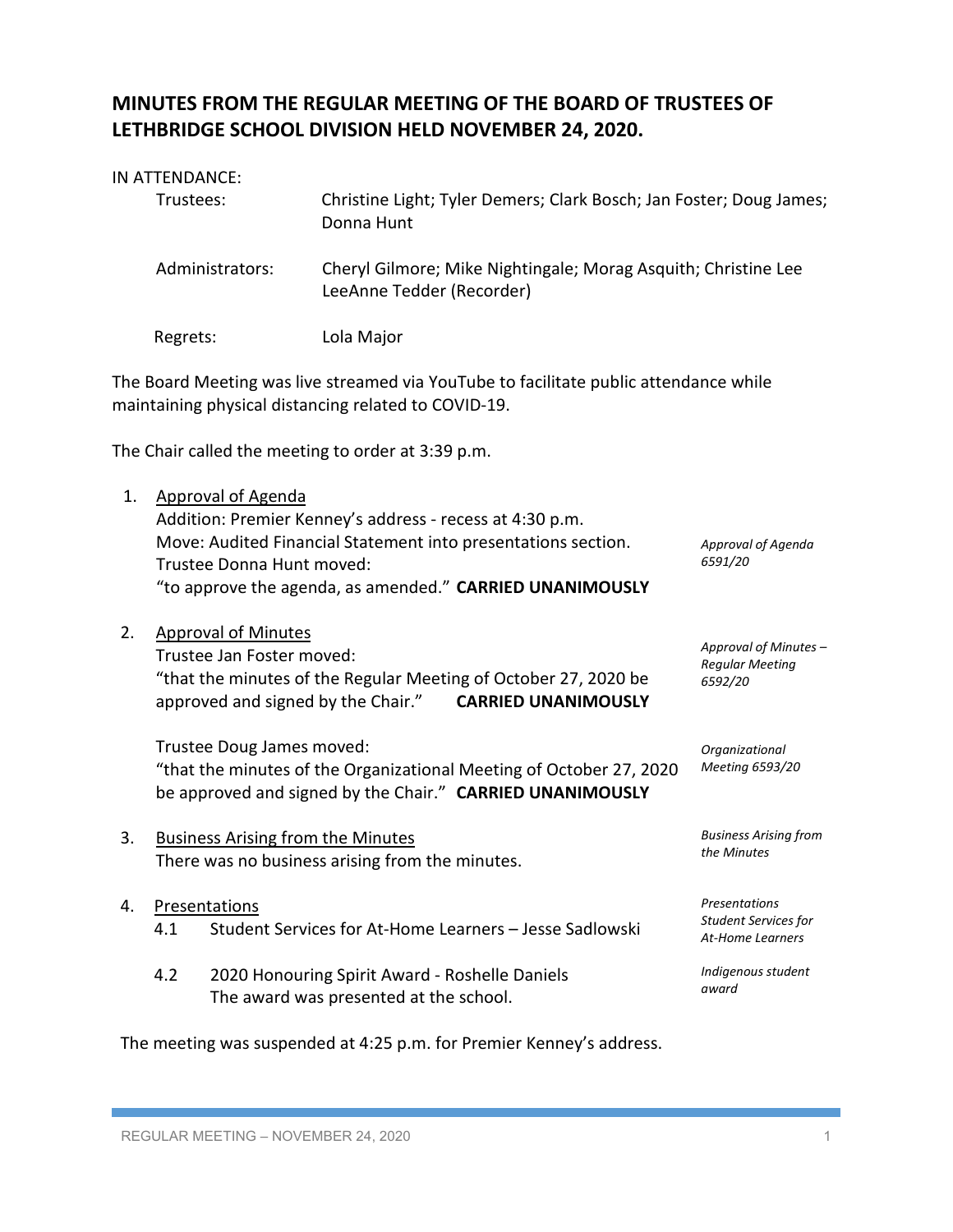REGULAR MEETING – NOVEMBER 24, 2020 2 2019-20 Annual Education Results Report, as presented."

Trustee Donna Hunt moved:

"to approve the combined Three-Year Education Plan and

5. Action Items 5.1 Policy Review Board of Trustees reviewed policies presented. Trustee Doug James moved: "to approve Policy 201.3 General Powers and Duties of the Board, as amended." **CARRIED UNANIMOUSLY** Trustee Doug James moved: "to approve Policy 203.1 Policy Development, as amended." **CARRIED UNANIMOUSLY** The meeting was suspended at 4:50 p.m. to hear the Premier's address. The meeting reconvened at 5:27 p.m. Public Forum – On-line submissions are available for future submissions. Policy 204.2 was sent back to Policy Advisory Committee with suggested changes. Trustee Doug James moved: "to approve Policy 204.3 Special Board Meetings, as amended." **CARRIED UNANIMOUSLY** Trustee Doug James moved: "to approve Policy 204.4 In Camera Board Meetings, as amended." **CARRIED UNANIMOUSLY** Trustee Doug James moved: "to approve Policy 204.6 Organizational Meetings, as amended." **CARRIED UNANIMOUSLY** Trustee Doug James moved: "to approve Policy 204.10 Board Meeting Agendas, as amended." **CARRIED UNANIMOUSLY** 5.2 Three Year Education Plan and 2019-20 Annual Education Results Report *Action Items Policy 201.3 General Powers and Duties of the Board 6594/20 Policy 203.1 Policy Development 6595/20 Public Forum Policy 204.3 Special Board Meetings 6597/20 Policy 204.4 In Camera Board Meetings 6598/20 Policy 204.6 Organizational Meetings 6599/20 Policy 204.10 Board Meeting Agendas 6600/20 3YEP and AERR*

The meeting reconvened at 4:45 p.m.

4.3 Premier Jason Kenney address.

*Premier's address*

*6601/20*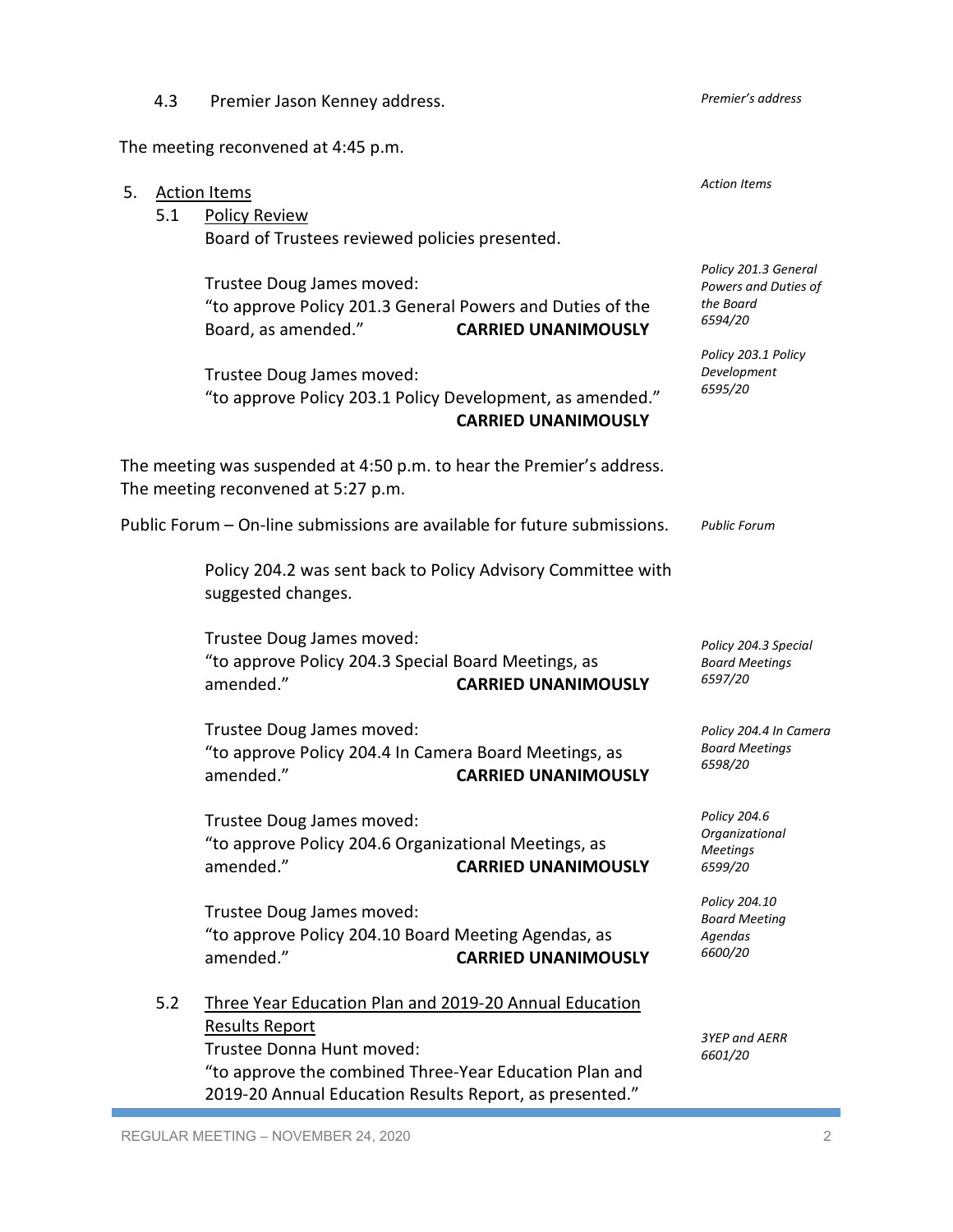## **CARRIED UNANIMOUSLY**

|    | 5.3        |                          | 2019-20 Audited Financial Statement<br>financial statements.<br>Trustee Tyler Demers moved:<br>fiscal year, as presented."                               | Avice De Kelver, Manager with BDO Canada LLP spoke to the<br>"to approve the Audited Financial Statements for the 2019-20<br><b>CARRIED UNANIMOUSLY</b> | 2019-20 Audited<br><b>Financial Statements</b><br>6602/20                 |
|----|------------|--------------------------|----------------------------------------------------------------------------------------------------------------------------------------------------------|---------------------------------------------------------------------------------------------------------------------------------------------------------|---------------------------------------------------------------------------|
|    | 5.4        | presented."              | 2020-21 Budget Update<br>Trustee Donna Hunt moved:                                                                                                       | "to approve the Budget Update for the 2020-21 fiscal year, as<br><b>CARRIED UNANIMOUSLY</b>                                                             | 2020-21 Budget<br>Update<br>6603/20                                       |
|    | 5.5        |                          | <b>Indigenous Education Committee Terms of Reference</b><br>Trustee Donna Hunt moved:<br>Reference, as presented."                                       | "to approve the Indigenous Education Committee Terms of<br><b>CARRIED UNANIMOUSLY</b>                                                                   | <b>Indigenous Education</b><br>Committee Terms of<br>Reference<br>6604/20 |
| 6. | 6.1        |                          | <b>Public Forum Response</b><br>October Public Forum Submission<br>Public Forum Submission from Joy Morris                                               |                                                                                                                                                         | <b>Public Forum</b><br>Submission                                         |
|    | 6.2        |                          | <b>Public Forum Response</b><br>Public Forum response to Joy Morris                                                                                      |                                                                                                                                                         | <b>Public Forum Response</b>                                              |
|    | selection. | 7. Division Highlights   | Chinook awards, and A.S.B.A. AGM.<br>Christine - Arts Alive awards and Dr. Plaxton School Principal                                                      | Donna - Arts Alive award winners displayed at Japanese Gardens,                                                                                         | <b>Division Highlights</b>                                                |
| 8. |            | <b>Information Items</b> | 8.1 Board Chair Report - none                                                                                                                            |                                                                                                                                                         | Information Items                                                         |
|    |            | 8.2.1                    | 8.2 Associate Superintendent Reports<br><b>Business Affairs</b><br>Associate Superintendent Christine Lee provided a<br>written Business Affairs report. |                                                                                                                                                         | Associate<br>Superintendent<br>Reports<br><b>Business Affairs</b>         |
|    |            | 8.2.2                    | <b>Human Resources</b><br>written Human Resources report.                                                                                                | Associate Superintendent Mike Nightingale provided a                                                                                                    | Human Resources                                                           |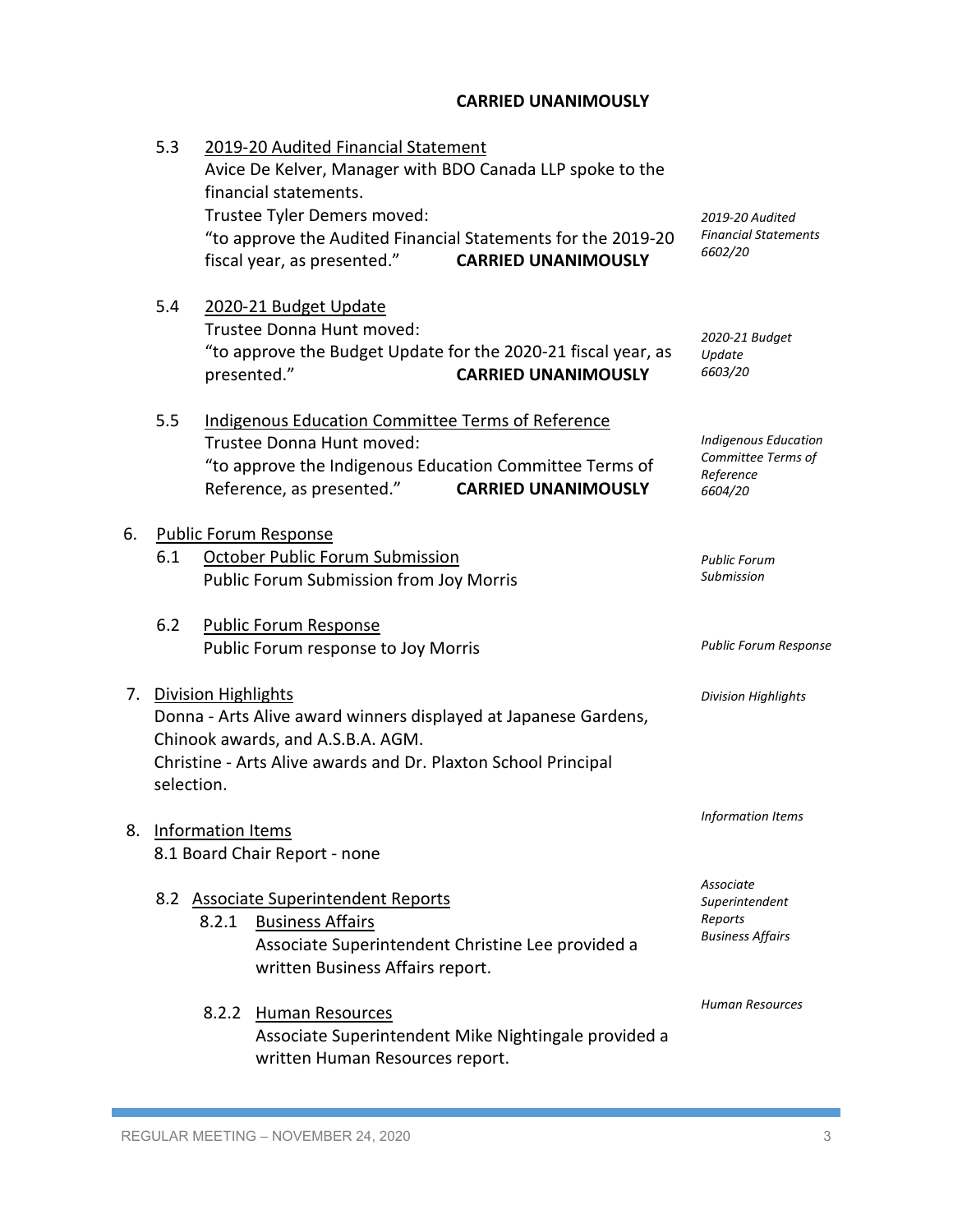|    |                                                                                                                                                                         | 8.2.3<br><b>Instructional Services</b><br>Associate Superintendent Morag Asquith provided a<br>written Instructional Services report.                                                                                   |                                                            |
|----|-------------------------------------------------------------------------------------------------------------------------------------------------------------------------|-------------------------------------------------------------------------------------------------------------------------------------------------------------------------------------------------------------------------|------------------------------------------------------------|
|    | 8.3.1                                                                                                                                                                   | 8.3 Superintendent Reports<br><b>Acknowledgements of Excellence</b><br>Acknowledgments of Excellence were shared. In the<br>future schools will showcase activities and events in<br>their school in the coming months. | Superintendent Report<br>Acknowledgements of<br>Excellence |
|    | 8.3.2                                                                                                                                                                   | <b>Board Priorities Report</b><br>Board Priorities were included in the agenda.                                                                                                                                         | <b>Board Priorities</b>                                    |
|    | 8.3.3                                                                                                                                                                   | Donations and Support<br>Dr. Probe laptop fundraiser.                                                                                                                                                                   | <b>Donations and Support</b>                               |
|    | 8.3.4                                                                                                                                                                   | <b>Calendar of Events</b><br>The Calendar of Events was reviewed.                                                                                                                                                       | Calendar of Events                                         |
| 9. | Reports<br>9.1 Indigenous Education Committee<br>Trustee Donna Hunt provided a written report from the<br>Indigenous Education Committee meeting held October 28, 2020. | Reports<br><b>Indigenous Education</b><br>Committee                                                                                                                                                                     |                                                            |
|    | 9.2 Division School Council<br>Trustee Christine Light provided an oral report from the Division<br>School Council meeting held November 2, 2020.                       |                                                                                                                                                                                                                         | <b>Division School Council</b>                             |
|    | 9.3 ATA Local Council<br>Trustee Donna Hunt provided a written report from the ATA Local<br>Council meeting held November 4, 2020.                                      | <b>ATA Local Council</b>                                                                                                                                                                                                |                                                            |
|    |                                                                                                                                                                         | 9.4 Community Engagement Committee<br>Trustee Jan Foster provided a written report on the Community<br>Engagement Committee meeting held November 5, 2020.                                                              | Community<br>Engagement<br>Committee                       |
|    |                                                                                                                                                                         | 9.5 Board Audit Committee<br>Trustee Tyler Demers provided a written report on the Board<br>Audit Committee meeting held November 17, 2020.                                                                             |                                                            |
|    |                                                                                                                                                                         | 9.6 A.S.B.A. Annual General Meeting<br>Trustee Donna Hunt provided a written report on the A.S.B.A.<br>Annual General meeting held November 18, 2020.                                                                   | A.S.B.A. Annual<br><b>General Meeting</b>                  |